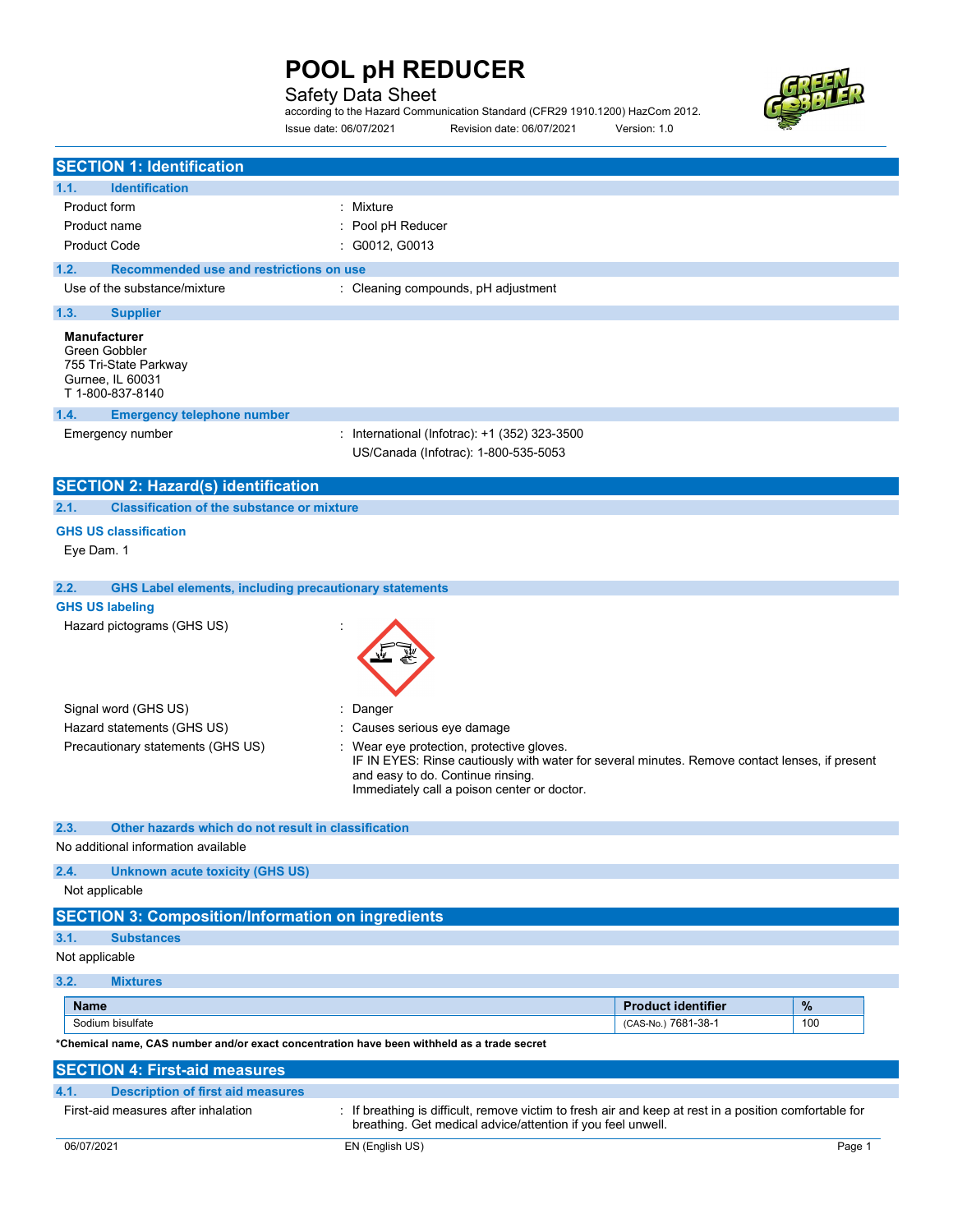### Safety Data Sheet

according to the Hazard Communication Standard (CFR29 1910.1200) HazCom 2012.

| First-aid measures after skin contact                                               | f skin irritation occurs: Wash skin with plenty of water. Obtain medical attention if irritation:<br>persists.                                                                                                                                                                                 |
|-------------------------------------------------------------------------------------|------------------------------------------------------------------------------------------------------------------------------------------------------------------------------------------------------------------------------------------------------------------------------------------------|
| First-aid measures after eye contact                                                | IF IN EYES: Rinse cautiously with water for several minutes. Remove contact lenses, if present<br>and easy to do. Continue rinsing. Immediately call a poison center or doctor/physician.                                                                                                      |
| First-aid measures after ingestion                                                  | Do not induce vomiting without medical advice. Never give anything by mouth to an<br>unconscious person. Get medical advice/attention if you feel unwell.                                                                                                                                      |
| 4.2.<br>Most important symptoms and effects (acute and delayed)                     |                                                                                                                                                                                                                                                                                                |
| Symptoms/effects after inhalation                                                   | : May cause irritation to the respiratory tract.                                                                                                                                                                                                                                               |
| Symptoms/effects after skin contact                                                 | May cause skin irritation. Repeated exposure may cause skin dryness or cracking.                                                                                                                                                                                                               |
| Symptoms/effects after eye contact                                                  | : Causes serious eye damage. Symptoms may include discomfort or pain, excess blinking and<br>tear production, with marked redness and swelling of the conjunctiva. May cause burns.                                                                                                            |
| Symptoms/effects after ingestion                                                    | : May be harmful if swallowed. May cause gastrointestinal irritation, nausea, vomiting and<br>diarrhea.                                                                                                                                                                                        |
| 4.3.<br>Immediate medical attention and special treatment, if necessary             |                                                                                                                                                                                                                                                                                                |
|                                                                                     | Symptoms may be delayed. In case of accident or if you feel unwell, seek medical advice immediately (show the label where possible).                                                                                                                                                           |
| <b>SECTION 5: Fire-fighting measures</b>                                            |                                                                                                                                                                                                                                                                                                |
| Suitable (and unsuitable) extinguishing media<br>5.1.                               |                                                                                                                                                                                                                                                                                                |
| Suitable extinguishing media                                                        | : Use extinguishing media appropriate for surrounding fire.                                                                                                                                                                                                                                    |
| Unsuitable extinguishing media                                                      | Do not use water jet.                                                                                                                                                                                                                                                                          |
| 5.2.<br>Specific hazards arising from the chemical                                  |                                                                                                                                                                                                                                                                                                |
| Fire hazard                                                                         | : Products of combustion may include, and are not limited to: oxides of carbon. Oxides of<br>nitrogen.                                                                                                                                                                                         |
| 5.3.<br>Special protective equipment and precautions for fire-fighters              |                                                                                                                                                                                                                                                                                                |
| Protection during firefighting                                                      | : Keep upwind of fire. Wear full fire fighting turn-out gear (full Bunker gear) and respiratory<br>protection (SCBA).                                                                                                                                                                          |
| <b>SECTION 6: Accidental release measures</b>                                       |                                                                                                                                                                                                                                                                                                |
|                                                                                     |                                                                                                                                                                                                                                                                                                |
| 6.1.<br>Personal precautions, protective equipment and emergency procedures         |                                                                                                                                                                                                                                                                                                |
| General measures                                                                    | Use personal protection recommended in Section 8. Isolate the hazard area and deny entry to<br>unnecessary and unprotected personnel.                                                                                                                                                          |
| 6.1.1.<br>For non-emergency personnel                                               |                                                                                                                                                                                                                                                                                                |
| No additional information available                                                 |                                                                                                                                                                                                                                                                                                |
|                                                                                     |                                                                                                                                                                                                                                                                                                |
| 6.1.2.<br>For emergency responders<br>No additional information available           |                                                                                                                                                                                                                                                                                                |
| 6.2.<br><b>Environmental precautions</b>                                            |                                                                                                                                                                                                                                                                                                |
| caused environmental pollution (sewers, waterways, soil or air).                    | Avoid dispersal or spilled material and runoff and contact with soil, waterways, drains and sewers. Inform the relevant authorities if the product has                                                                                                                                         |
| Methods and material for containment and cleaning up<br>6.3.                        |                                                                                                                                                                                                                                                                                                |
| For containment                                                                     | Absorb and/or contain spill with inert material (sand, vermiculite or other appropriate material),<br>then place in suitable container. Avoid dispersal or spilled material and runoff and contact with<br>soil, waterways, drains and sewers. Wear recommended personal protective equipment. |
| Methods for cleaning up                                                             | Sweep or shovel spills into appropriate container for disposal. Provide ventilation.                                                                                                                                                                                                           |
| <b>Reference to other sections</b><br>6.4.                                          |                                                                                                                                                                                                                                                                                                |
| For further information refer to section 8: "Exposure controls/personal protection" |                                                                                                                                                                                                                                                                                                |
|                                                                                     |                                                                                                                                                                                                                                                                                                |
| <b>SECTION 7: Handling and storage</b>                                              |                                                                                                                                                                                                                                                                                                |
| <b>Precautions for safe handling</b><br>7.1.<br>Precautions for safe handling       | : Avoid contact with skin and clothing. Do not get in eyes. Avoid breathing<br>dust/fume/gas/mist/vapors/spray. Do not swallow. Handle and open container with care. When<br>using do not eat, drink or smoke.                                                                                 |
| Hygiene measures                                                                    | : Wash contaminated clothing before reuse. Always wash hands after handling the product.                                                                                                                                                                                                       |
| 7.2.<br>Conditions for safe storage, including any incompatibilities                |                                                                                                                                                                                                                                                                                                |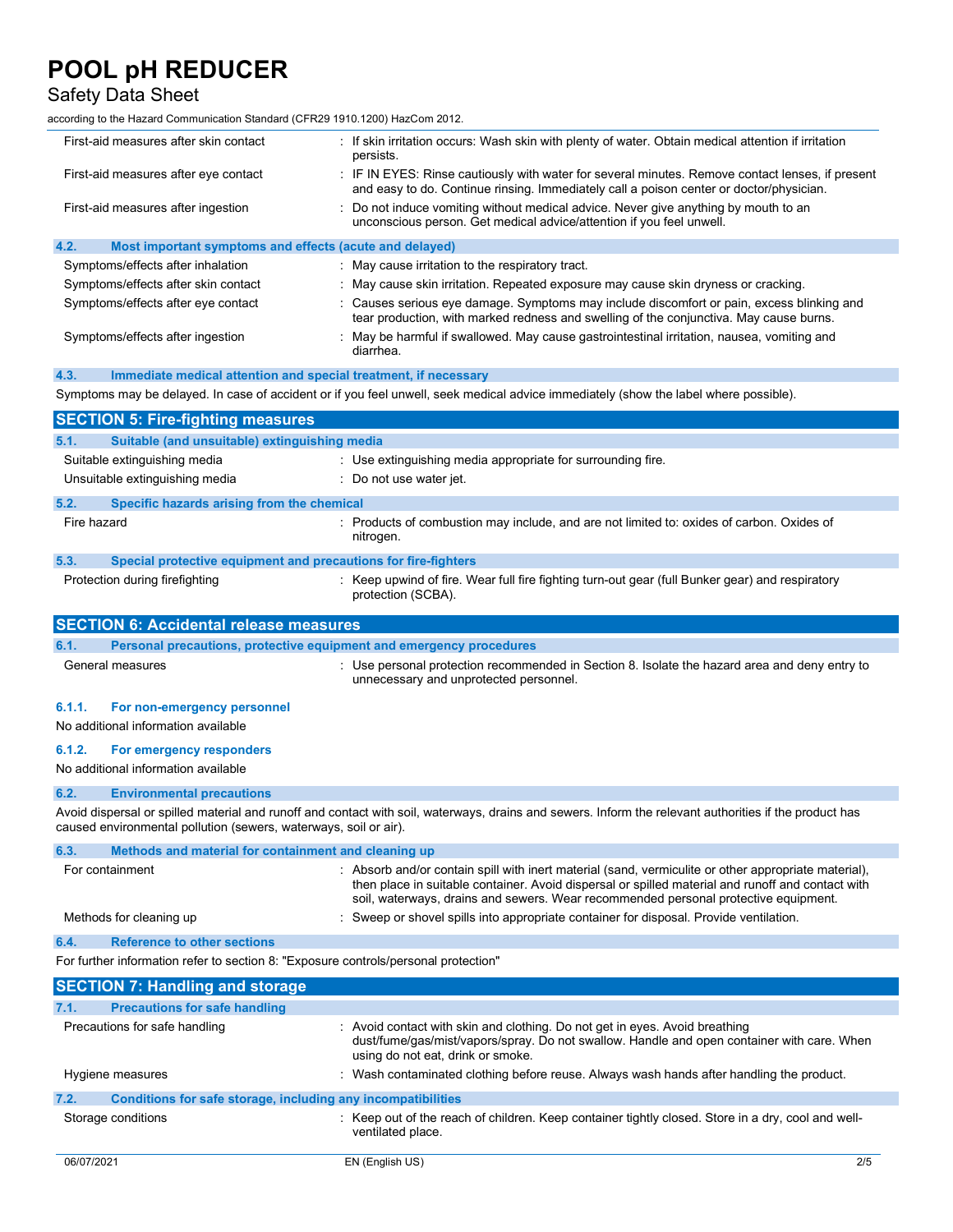### Safety Data Sheet

according to the Hazard Communication Standard (CFR29 1910.1200) HazCom 2012.

#### SECTION 8: Exposure controls/personal protection

#### 8.1. Control parameters

This product, as supplied, does not contain any hazardous materials with occupational exposure limits established by the region specific regulatory bodies. Local nuisance dust standards may apply.

| 8.2.<br>Appropriate engineering controls |                                                                                                                  |
|------------------------------------------|------------------------------------------------------------------------------------------------------------------|
| Appropriate engineering controls         | Ensure good ventilation of the work station. Provide readily accessible eye wash stations and<br>safety showers. |
| Environmental exposure controls          | Avoid release to the environment.                                                                                |

8.3. Individual protection measures/Personal protective equipment

#### Hand protection:

None necessary under normal conditions of use. Wear gloves if handling large quantities.

#### Eye protection:

Wear eye protection

#### Skin and body protection:

Wear suitable protective clothing

#### Respiratory protection:

In case of insufficient ventilation, wear suitable respiratory equipment. Respirator selection must be based on known or anticipated exposure levels, the hazards of the product and the safe working limits of the selected respirator.

#### Other information:

Handle in accordance with good industrial hygiene and safety procedures. Do not eat, drink or smoke when using this product.

| <b>SECTION 9: Physical and chemical properties</b>            |                                                             |  |
|---------------------------------------------------------------|-------------------------------------------------------------|--|
| 9.1.<br>Information on basic physical and chemical properties |                                                             |  |
| Physical state                                                | : Solid                                                     |  |
| Appearance                                                    | Powder                                                      |  |
| Color                                                         | Off-white                                                   |  |
| Odor                                                          | : No data available                                         |  |
| Odor threshold                                                | : No data available                                         |  |
| pH                                                            | 1.99 (1% solution)<br>Acid reserve: 2.356g NaOH/100ml (10%) |  |
| Melting point                                                 | : 177°C (350.6°F)                                           |  |
| Freezing point                                                | No data available                                           |  |
| Boiling point                                                 | : No data available                                         |  |
| Flash point                                                   | No data available                                           |  |
| Relative evaporation rate (butyl acetate=1)                   | : No data available                                         |  |
| Flammability (solid, gas)                                     | Not flammable.                                              |  |
| Vapor pressure                                                | No data available                                           |  |
| Relative vapor density at 20 °C                               | : No data available                                         |  |
| Relative density                                              | No data available                                           |  |
| Solubility                                                    | : No data available                                         |  |
| Partition coefficient n-octanol/water                         | No data available                                           |  |
| Auto-ignition temperature                                     | No data available                                           |  |
| Decomposition temperature                                     | : No data available                                         |  |
| Viscosity, kinematic                                          | : No data available                                         |  |
| Viscosity, dynamic                                            | : No data available                                         |  |
| <b>Explosion limits</b>                                       | No data available                                           |  |
| <b>Explosive properties</b>                                   | : No data available                                         |  |
| Oxidizing properties                                          | : No data available                                         |  |
|                                                               |                                                             |  |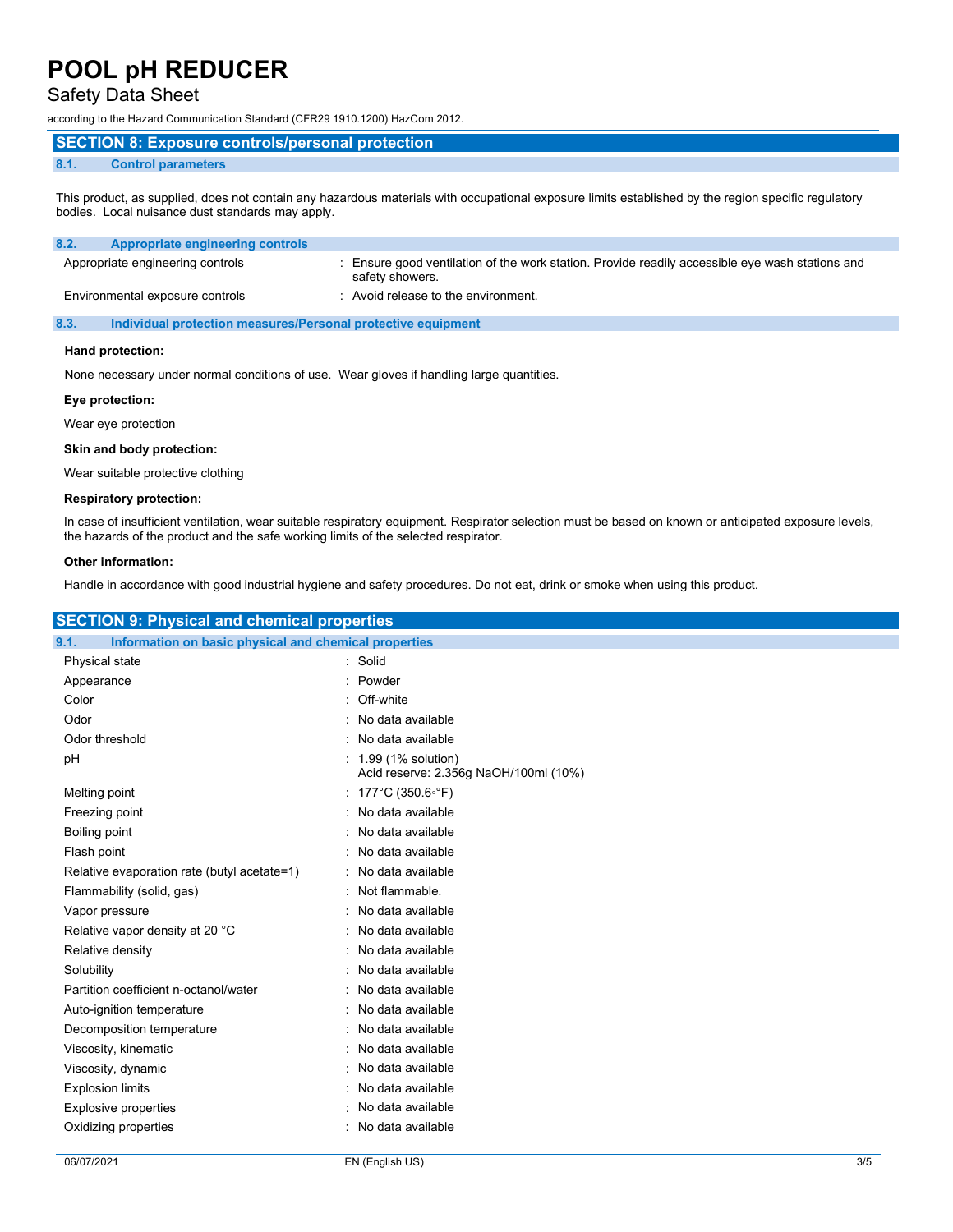### Safety Data Sheet

according to the Hazard Communication Standard (CFR29 1910.1200) HazCom 2012.

| 9.2.<br><b>Other information</b>                                           |                                                                                                                                                                                   |
|----------------------------------------------------------------------------|-----------------------------------------------------------------------------------------------------------------------------------------------------------------------------------|
| No additional information available                                        |                                                                                                                                                                                   |
| <b>SECTION 10: Stability and reactivity</b>                                |                                                                                                                                                                                   |
| 10.1.<br><b>Reactivity</b>                                                 |                                                                                                                                                                                   |
| No dangerous reactions known under normal conditions of use.               |                                                                                                                                                                                   |
| 10.2.<br><b>Chemical stability</b>                                         |                                                                                                                                                                                   |
| Stable under normal conditions.                                            |                                                                                                                                                                                   |
| 10.3.<br><b>Possibility of hazardous reactions</b>                         |                                                                                                                                                                                   |
| No dangerous reactions known under normal conditions of use.               |                                                                                                                                                                                   |
|                                                                            |                                                                                                                                                                                   |
| 10.4.<br><b>Conditions to avoid</b><br>Heat. Incompatible materials.       |                                                                                                                                                                                   |
|                                                                            |                                                                                                                                                                                   |
| 10.5.<br><b>Incompatible materials</b>                                     |                                                                                                                                                                                   |
| Strong oxidizing agents. Strong bases.                                     |                                                                                                                                                                                   |
| <b>Hazardous decomposition products</b><br>10.6.                           |                                                                                                                                                                                   |
| May include, and are not limited to: oxides of carbon. Oxides of nitrogen. |                                                                                                                                                                                   |
| <b>SECTION 11: Toxicological information</b>                               |                                                                                                                                                                                   |
| 11.1.<br>Information on toxicological effects                              |                                                                                                                                                                                   |
| Acute toxicity (oral)                                                      | Not classified                                                                                                                                                                    |
| Acute toxicity (dermal)                                                    | Not classified.                                                                                                                                                                   |
| Acute toxicity (inhalation)                                                | Not classified                                                                                                                                                                    |
| Pool pH Reducer                                                            |                                                                                                                                                                                   |
| ATE US (oral)                                                              | 2490 mg/kg                                                                                                                                                                        |
| Sodium bisulfate (7681-38-1)                                               |                                                                                                                                                                                   |
| LD50 oral rat                                                              | 2490 mg/kg                                                                                                                                                                        |
| LC50 inhalation rat                                                        | > 2.4 mg/l air Animal: rat, Guideline: OECD Guideline 436 (Acute Inhalation Toxicity: Acute<br>Toxic Class Method)                                                                |
| Skin corrosion/irritation                                                  | : Not classified.                                                                                                                                                                 |
|                                                                            | pH: 1.99 (1% solution)                                                                                                                                                            |
|                                                                            | Acid Reserve: 2.356 NaOH/100ml (10%)                                                                                                                                              |
| Serious eye damage/irritation                                              | Causes serious eye damage.                                                                                                                                                        |
|                                                                            | pH: 1.99 (1% solution)                                                                                                                                                            |
|                                                                            | Acid Reserve: 2.356 NaOH/100ml (10%)                                                                                                                                              |
| Respiratory or skin sensitization                                          | Not classified                                                                                                                                                                    |
| Germ cell mutagenicity                                                     | Not classified                                                                                                                                                                    |
| Carcinogenicity                                                            | Not classified                                                                                                                                                                    |
| Reproductive toxicity                                                      | Not classified                                                                                                                                                                    |
| STOT-single exposure                                                       | Not classified                                                                                                                                                                    |
| STOT-repeated exposure                                                     | Not classified                                                                                                                                                                    |
| Aspiration hazard                                                          | Not classified                                                                                                                                                                    |
| Viscosity, kinematic                                                       | No data available                                                                                                                                                                 |
| Symptoms/effects after inhalation                                          | May cause irritation to the respiratory tract.                                                                                                                                    |
| Symptoms/effects after skin contact                                        | May cause skin irritation. Repeated exposure may cause skin dryness or cracking.                                                                                                  |
| Symptoms/effects after eye contact                                         | Causes serious eye damage. Symptoms may include discomfort or pain, excess blinking and<br>tear production, with marked redness and swelling of the conjunctiva. May cause burns. |
| Symptoms/effects after ingestion                                           | May be harmful if swallowed. May cause gastrointestinal irritation, nausea, vomiting and<br>diarrhea.                                                                             |
| Other information                                                          | : Likely routes of exposure: ingestion, inhalation, skin and eye.                                                                                                                 |